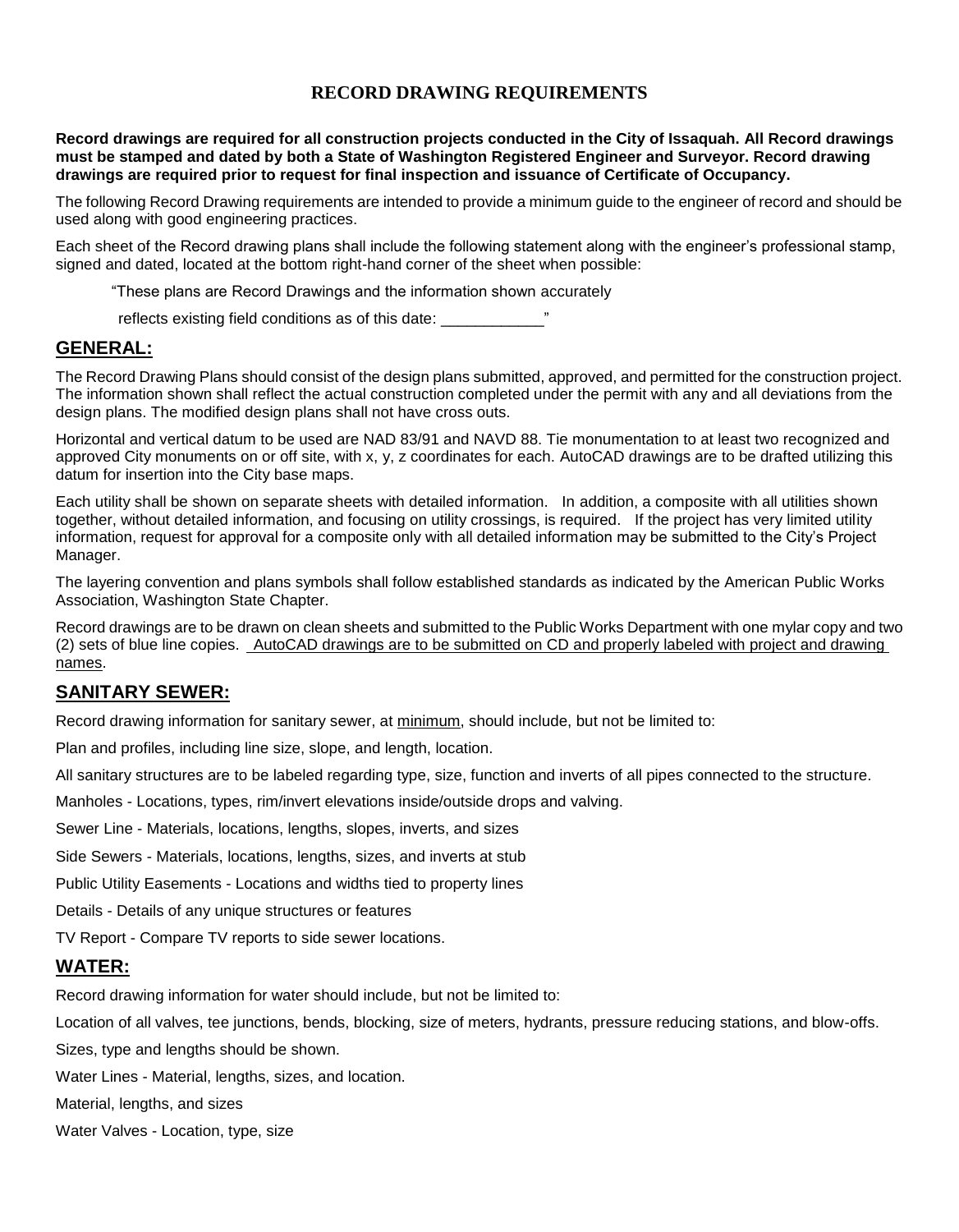Water Bends - Location, size, type, blocking

Water Main Blocking - Location

All Fittings - Reducers, Expanders, Sleeves, etc.

Fire Hydrants – Locations w/ valves

Blow-off - Locations and sizes of blow offs and valves

Air & Vacuum Relief Valve - Locations, Size, Valves

Pressure Reducing Valves - Locations and valving, bends, all fittings outside vault

Water Meters – Type, size and locations (Domestic, Irrigation, Fire)

Water Services - Size, locations, material

Public Utility Easements - Locations and widths tied to property lines

Details of Connections

Fire Sprinkler Connections - Locations of line, size of line, type, location of detector vault, location of service valve Any and all unusual fittings or installations deemed applicable by City Inspector/Reviewer

## **STORM DRAINAGE:**

Record drawing survey and volume computations for the retention/detention ponds or compensatory storage systems, if any, must also be prepared and stamped by a Washington Registered Surveyor.

All storm drainage retention/detention systems Record Drawings shall include the following statement:

"The storm drainage (retention/detention) system has been constructed in conformance with the approved plans and is functioning as designed."

Information for the system, at minimum, should include, but not be limited to:

Plans and profiles, including line size, slope, lengths, and locations.

All storm structures are to be labeled regarding function, material, cast in place or precast with inverts.

Manholes/Catch Basins - Locations, types, rim/inert elevations of all pipes

Storm Lines - Materials, locations, lengths, slopes, sizes and inverts

Materials, lengths, slopes, and sizes

Roof Drains – Size, type and slope

Oil/Water Separators - Location, size, type, all rim/invert elevations

Flow Control Structures - Location, type, size, rim and all invert elevations, discharge control orifice sizes and elevations, overflow elevations

Swales – Plan & profiles, locations, length, width, slope; check dams, trash racks, cleanouts, and valving

Details - All structures required to be shown in detail. Details - any unique structures or features may also be required

Public Utility Easements - Locations and widths tied to property lines

Retention/Detention Systems - Volume of storage provided, storage elevation, storage/ponding limits, pond bottoms elevations, overflow elevations and locations, spillway, emergency overflow, berm elevations, piping w/ inverts

## **STREETS:**

Record drawing information for roads should include, at minimum, but not limited to:

Monument locations, slopes, roadway limits, profiles, and typical & non-standard cross sections.

Center line elevations every 50 feet.

Center line slopes and vertical.

Gutter line elevations every 50 feet if not standard crown.

Gutter line slopes and curve data if not standard crown.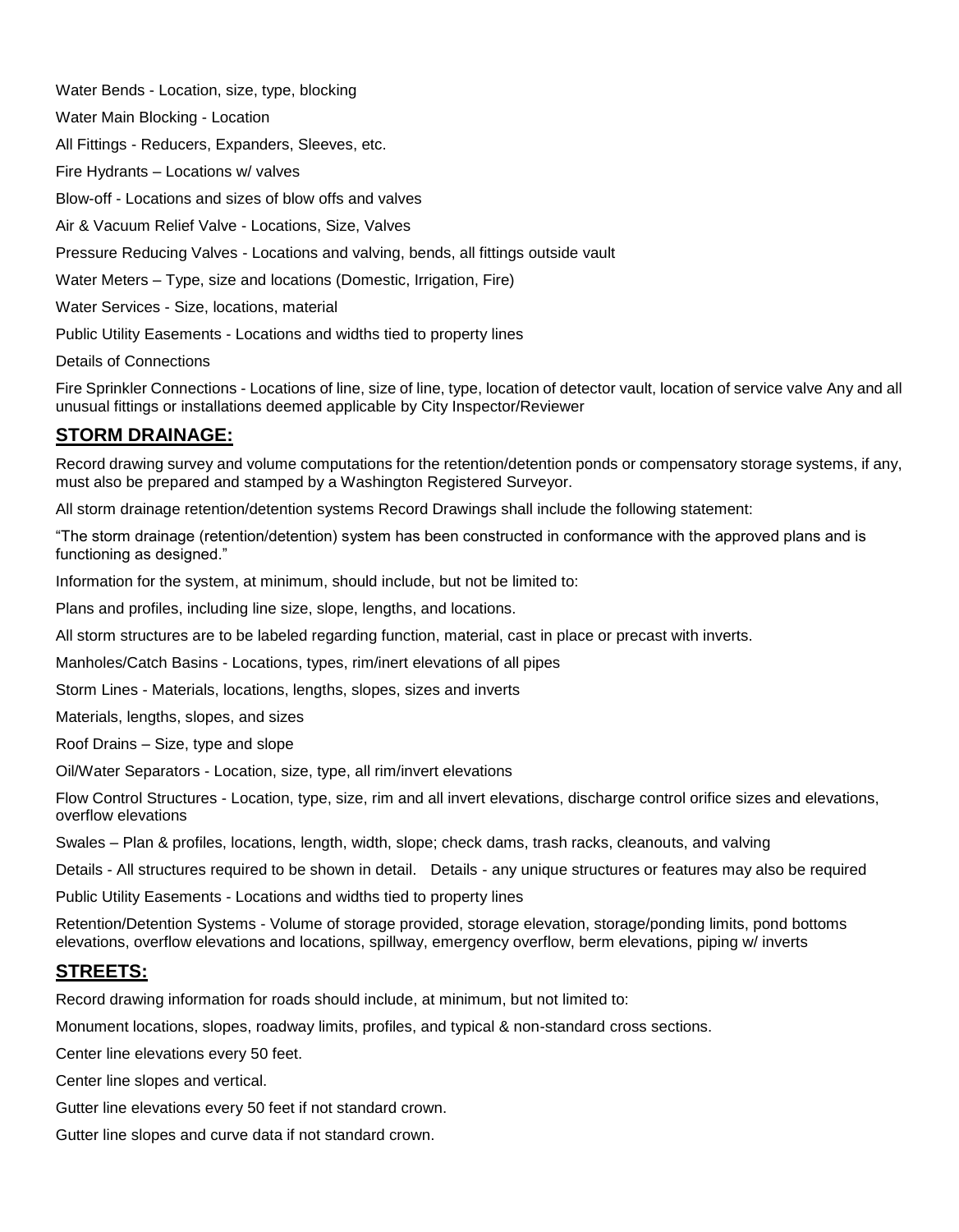Gutter line elevations at intersections and as applicable.

Driveways - Locations, lengths, and type.

Channelization - Locations and type.

Signage - Locations and type.

Illumination - Locations, type, height, and wattage.

Service Cabinets - Location and type.

Junction boxes - Locations and type.

Conduits/Wire - Locations, type, size, and depth.

Controller Cabinet - Location and type.

Signalization - Locations, type, height, and foundation depths and sizes.

Right-of-Way - Locations and widths.

Easements - Locations and widths tied to property lines.

R.O.W. Center line monument locations (property monuments if a Plat).

## **BRIDGES & CULVERTS OVER 72"**

Foundation: Location, type, elevation, and piling locations.

Structure: Location, type, elevation, load rating for trucks of type (HS-20, Type-3, Type-352, Type 3-3, Military Load). Structural diagram of reinforcement location and elevation of all utilities and conduits.

Earthquake analysis.

#### Reports:

- 1) Scour analysis
- 2) Load calculations
- 3) Earthquake analysis

# **SEWER LAYER LIST**

| <b>LAYER NAME</b>                                     | <b>COLOR</b>  | <b>DESCRIPTION</b>                                                                                                                                       |
|-------------------------------------------------------|---------------|----------------------------------------------------------------------------------------------------------------------------------------------------------|
| SS-size/type<br>(see below for<br>List of pipe types) | <b>GREEN</b>  | All sizes and types of sewer pipes. A different layer for each size and type.<br>For example: $SS-8PVC = 8$ " pvc pipe or $SS-12DI = 12$ " ductile iron. |
| <b>SS-SIDE</b>                                        | <b>GREEN</b>  | All side sewers                                                                                                                                          |
| SS-MH                                                 | <b>GREEN</b>  | All sewer manholes and cleanouts.                                                                                                                        |
| <b>SS-TEXT</b>                                        | <b>WHITE</b>  | Size and Type of pipes and side sewers.                                                                                                                  |
| SS-DESC                                               | <b>WHITE</b>  | All other wording besides size & type.<br>This will include all descriptions.                                                                            |
| SS-ESMT**                                             | <b>WHITE</b>  | Public utility easements                                                                                                                                 |
| *ABANDONED                                            | <b>YELLOW</b> | All abandoned lines (size & type will<br>Be under SS-TEXT layer, if we have it)                                                                          |
|                                                       |               |                                                                                                                                                          |

\*Layers for internal city use only \*\* Linetype should be Hidden2

Sewer Pipe types (size of pipe will precede type abbreviation):

| $DI = ductile$ iron    | $CY = \text{clay}$             | $DR =$ driscopipe | $PVC = pvc$ pipe |
|------------------------|--------------------------------|-------------------|------------------|
| $AC =$ Asbestos Cement | RCP = Reinforced Concrete Pipe |                   |                  |

Additional Information: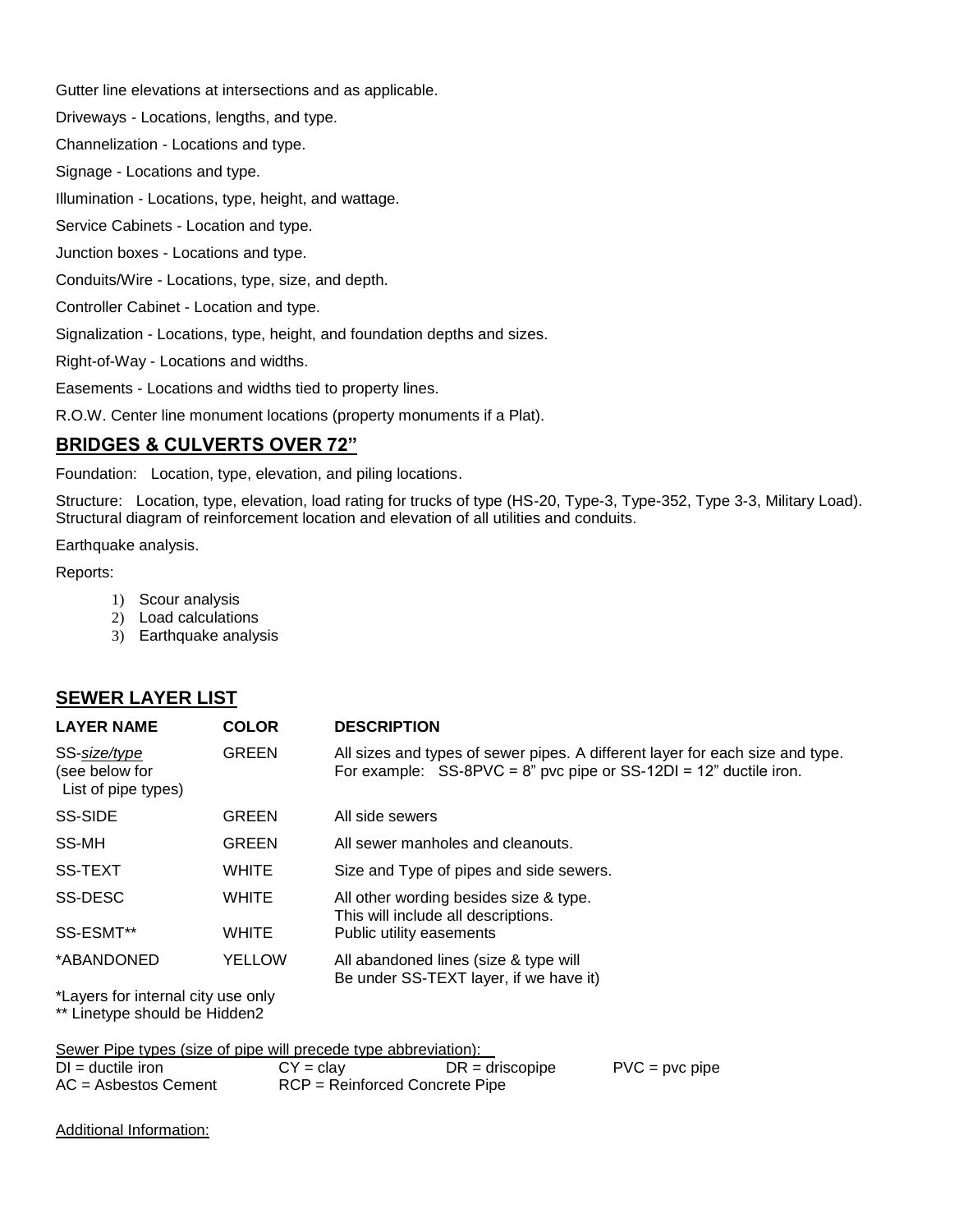Any additional abbreviated layers will be accompanied by description

#### **STORM LAYER LIST**

| <b>LAYER NAME</b>                                     | <b>COLOR</b>   | <b>DESCRIPTION</b>                                                                                                                         |
|-------------------------------------------------------|----------------|--------------------------------------------------------------------------------------------------------------------------------------------|
| SD-size/type<br>(See below for<br>List of pipe types) | <b>MAGENTA</b> | All sizes and types of storm pipes. A different layer for each size and type.<br>For example: $SD-8PVC = 8$ " PVC or $SD-12ADS = 12$ " ADS |
| SD-CB                                                 | MAGENTA        | Type 1 Catch Basins                                                                                                                        |
| SD-MH                                                 | <b>MAGENTA</b> | Type 2 Catch Basins                                                                                                                        |
| SD-CO                                                 | <b>WHITE</b>   | <b>Clean Outs</b>                                                                                                                          |
| SD-TEXT                                               | <b>WHITE</b>   | Size and Type of each storm pipe.                                                                                                          |
| SD-DESC                                               | <b>WHITE</b>   | All other wording besides size & type.<br>This will include all descriptions.                                                              |
| SD-ESMT**                                             | <b>WHITE</b>   | Public utility easements                                                                                                                   |
| SD-DTCH                                               | <b>MAGENTA</b> | Swales, check dams, trash racks, trench drains, Valving, rockeries,<br>retention walls, etc.                                               |
| SD-OWS                                                | <b>MAGENTA</b> | All Oil/Water separators                                                                                                                   |
| SD-DETN                                               | <b>MAGENTA</b> | Ponds, detention chambers, spillways, overflow, etc.                                                                                       |
| *ABANDONED                                            | <b>YELLOW</b>  | All abandoned lines (size & type will be under WA-TEXT layer, if we have it)                                                               |
| SD-RD                                                 | <b>MAGENTA</b> | <b>Roof Drains</b>                                                                                                                         |
|                                                       |                |                                                                                                                                            |

\*Layers for internal city use only \*\* Linetype should be Hidden2

### Storm Pipe types (size of pipe will precede type abbreviation):

| $CPP = Corrugated PolyPipe$      | N-12 = Corrugated Poly Pipe-smooth bore  |
|----------------------------------|------------------------------------------|
| $RCP = Reinforced$ Concrete Pipe | $VCP = Vitrified Clay Pipe$              |
| $ADS = Flexible PolyPipe$        | $H$ DPE = High Density Polyethylene Pipe |
| $CMP = Corrugated Metal Pipe$    |                                          |

Additional Information:

Linetypes = continuous; Lineweight = default

Any additional abbreviated layers will be accompanied by description

## **WATER LAYER LIST**

| <b>LAYER NAME</b>                                     | <b>COLOR</b> | <b>DESCRIPTION</b>                                                                                                                                     |
|-------------------------------------------------------|--------------|--------------------------------------------------------------------------------------------------------------------------------------------------------|
| WA-size/type<br>(see below for<br>List of pipe types) | <b>BLUE</b>  | All sizes and types of water pipes. A different layer for each size and type.<br>For example: $WA-BDI = 8"$ ductile iron or $WA-12CI = 12"$ cast iron. |